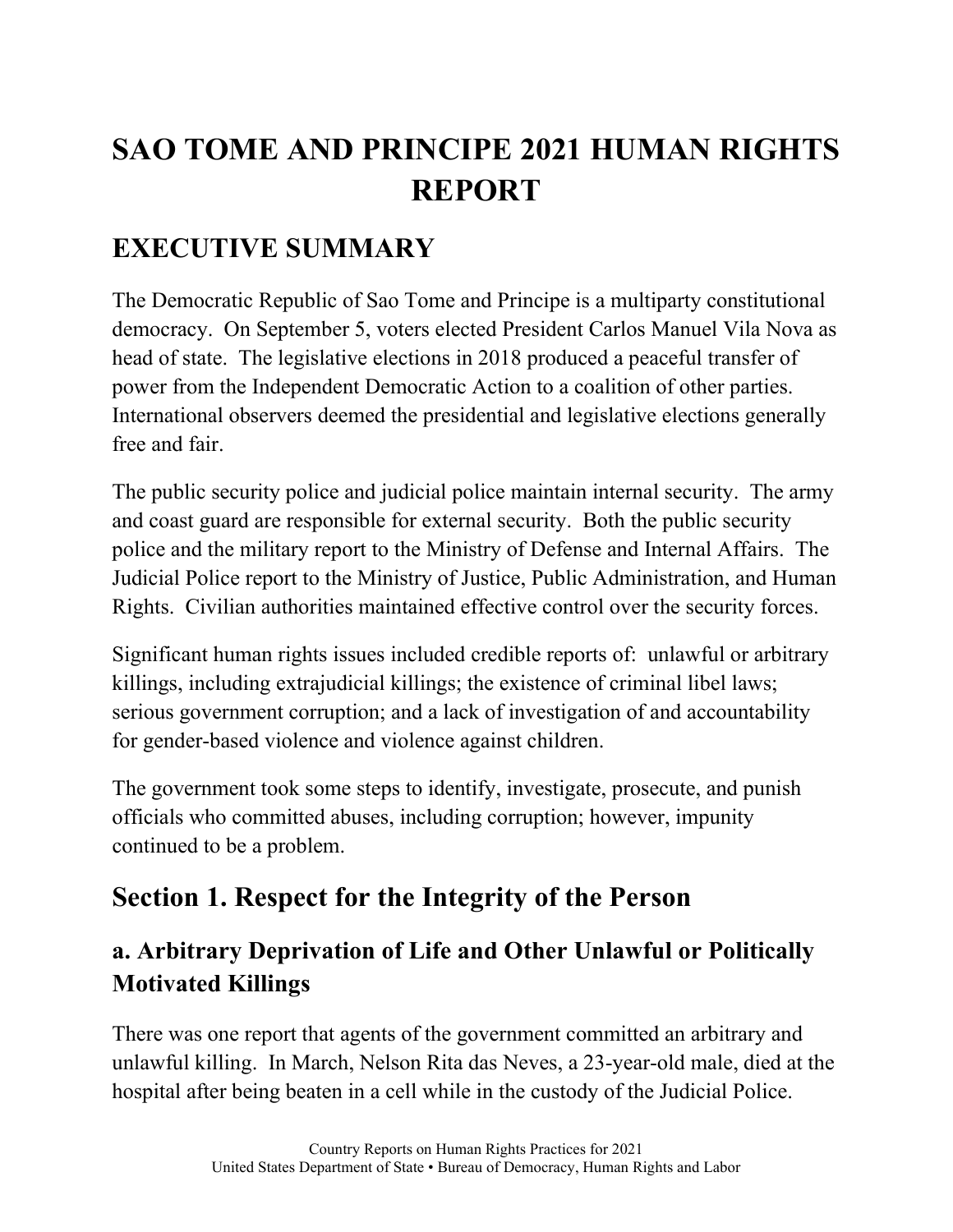### **b. Disappearance**

There were no reports of disappearances by or on behalf of government authorities.

### **c. Torture and Other Cruel, Inhuman, or Degrading Treatment or Punishment**

The constitution and law prohibit such practices, and there were no reports that government officials employed them during the year, except for the case cited in section 1.a. In previous years there were reports of police using physical force, including beatings, against persons who resisted arrest.

#### **Prison and Detention Center Conditions**

Prison conditions were harsh due to overcrowding and failing infrastructure.

**Physical Conditions:** There was one prison in the capital city, and a separate detention center in Campo Grande, an agricultural neighborhood of Monte Cafe. Authorities held pretrial and convicted prisoners together. Minors were held together with adults. Female prisoners were held in a separate part of the prison. The needs of prisoners with disabilities went unmet.

Police stations had a small room or space to incarcerate detainees for periods lasting less than 72 hours. There were no other reported prisoner deaths in the central prison or detention center. During the year the prison was 25 percent over capacity.

Although there was a lack of basic medicines, the prison had three full-time nurses and two doctors who visited patients during the week. There were also two psychologists and one sociologist on staff. Prisoners with medical emergencies were taken to the national hospital.

Some rooms in the prison were so decrepit they were unusable. High temperatures were typical, and ventilation was insufficient. Sanitation and kitchen conditions also needed improvement.

**Administration:** Legal representatives from the prosecutor's staff and court personnel were available to address prisoner grievances. Prisoners and detainees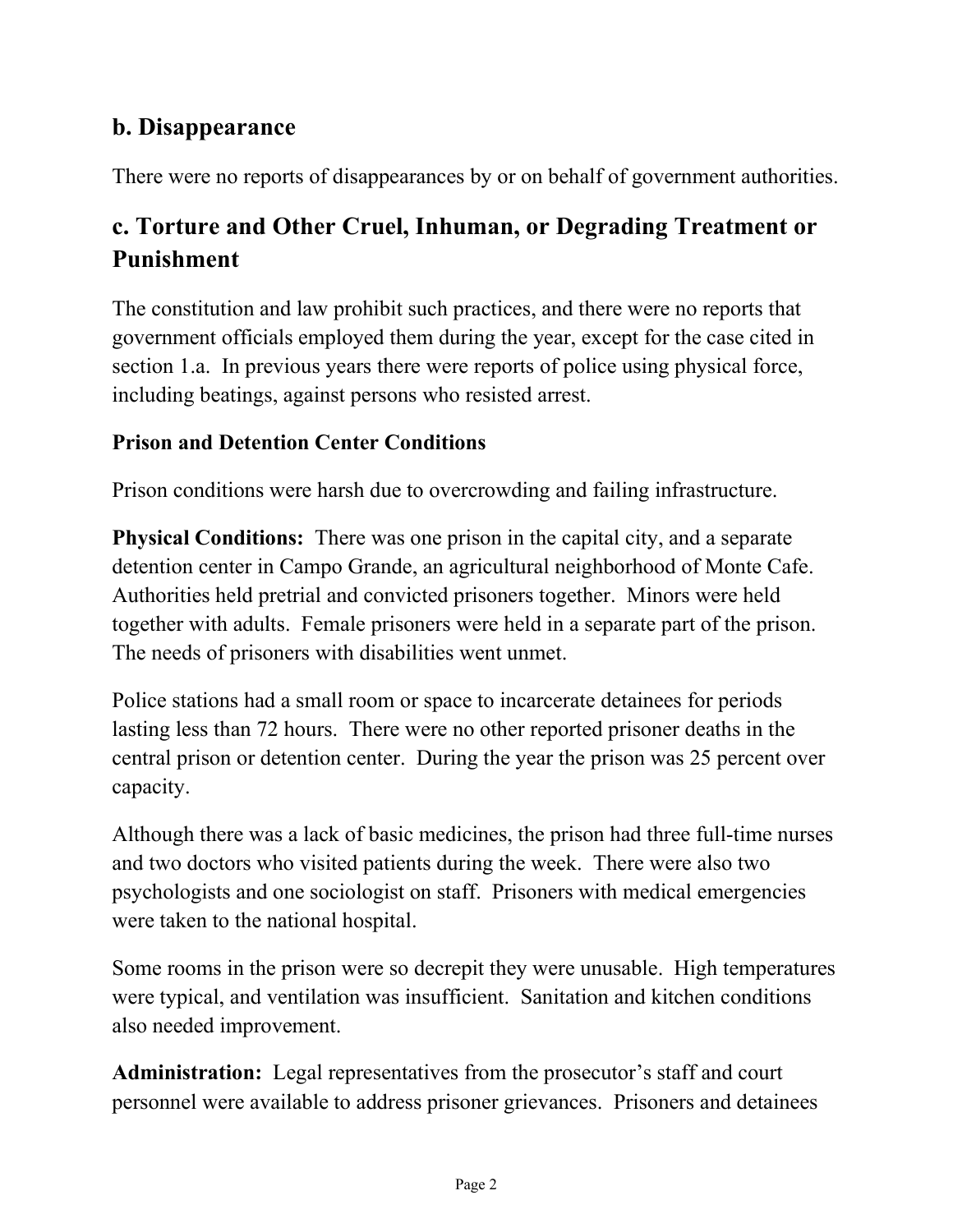may submit complaints without censorship and request investigation of allegations of inhuman conditions. No allegations were submitted during the year.

Due to the COVID-19 pandemic, the government limited visits to the prison, including family visits. To mitigate the impact of the restrictions, two phones were made available to the prisoners to call their families and relatives, although prison psychologists and guards monitored the calls.

**Independent Monitoring:** The government permitted independent nongovernmental and international human rights monitors to visit the prison, as well as family members and church and charitable organization representatives, who often provided food, soap, and other necessities to prisoners.

### **d. Arbitrary Arrest or Detention**

The constitution and law prohibit arbitrary arrest and detention. They provide for the right of any person to challenge the lawfulness of his or her arrest or detention in court and obtain prompt release and compensation if unlawfully detained. The government generally observed these requirements.

#### **Arrest Procedures and Treatment of Detainees**

The law requires arrest warrants issued by a judge to apprehend suspects unless the suspect is caught in the act of committing a crime. The law also requires the government to file charges within 48 hours of detention, and authorities generally respected this requirement. Authorities informed detainees promptly of charges against them and allowed them access to family members. There is a functioning bail system. Authorities allowed detainees prompt access to a lawyer and the state provided indigent defendants with legal representation at no cost.

**Pretrial Detention:** Lengthy pretrial detention continued to be a problem in some criminal cases. More than one-fifth of inmates were pretrial detainees. An understaffed and inefficient judicial system added to the delay. Due to space limitations, the prison held pretrial detainees together with convicted criminals.

### **e. Denial of Fair Public Trial**

Although the constitution and law provide for an independent judiciary, the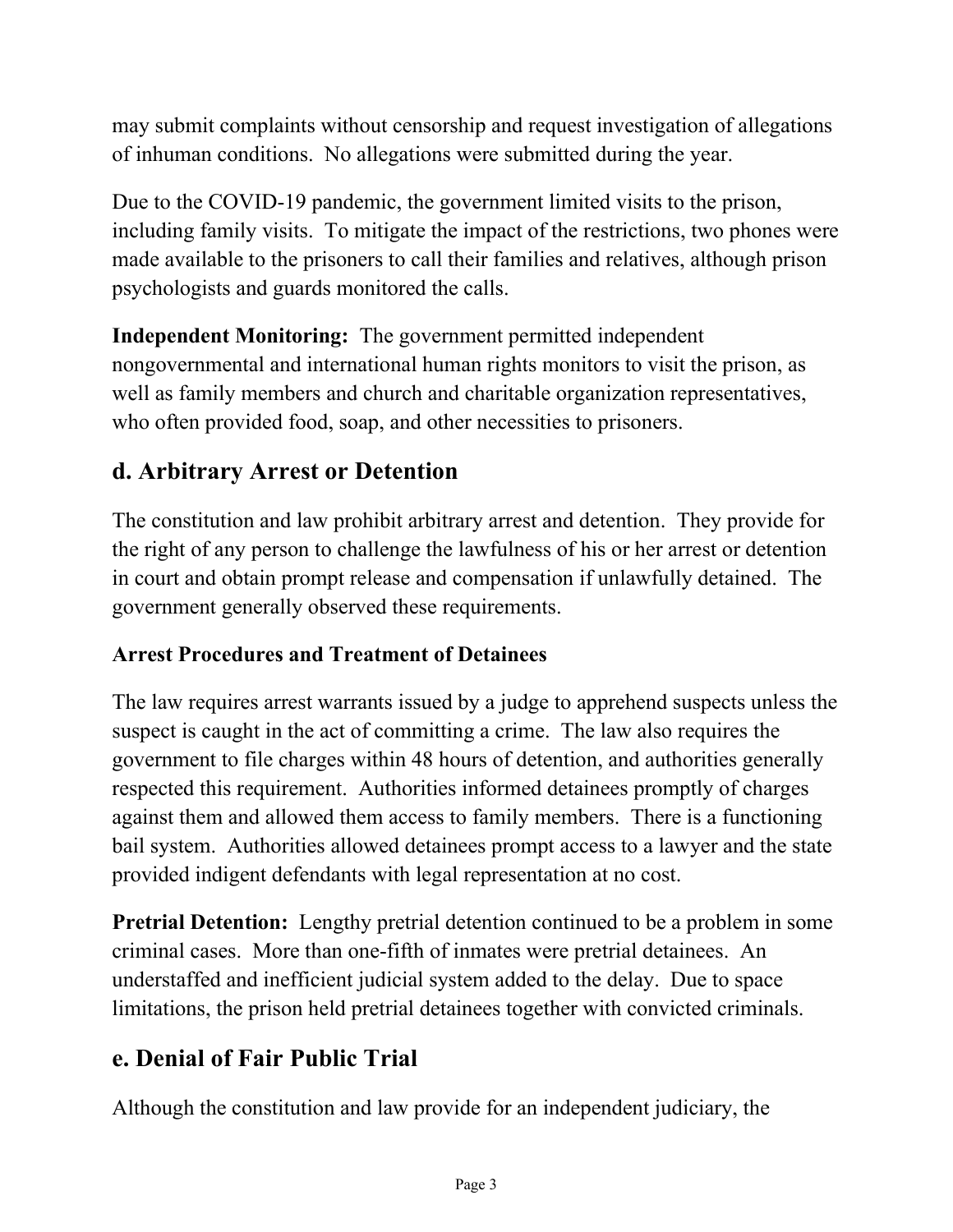judicial system in some cases appeared subject to political influence or manipulation.

#### **Trial Procedures**

The constitution and law provide for the right to a fair and public trial. Under a judicial system based on the Portuguese model, a judge rather than a jury tries the accused. The constitution provides for the right of appeal, the right to legal representation, and, if a person is indigent, the right to an attorney provided by the state. The bar association provided lawyers who were paid a nominal fee by the government. The law presumes defendants to be innocent. They have the right to be present at their trial, confront witnesses, and present evidence and witnesses on their own behalf. Defendants received adequate time and facilities to prepare a defense. They were not compelled to testify or confess guilt. Authorities must inform defendants in detail of the charges against them within 48 hours of arrest and provide them with free interpretation as necessary from the moment charged through all appeals.

#### **Political Prisoners and Detainees**

There were no reports of political prisoners or detainees.

#### **Civil Judicial Procedures and Remedies**

By law individuals and organizations may seek civil remedies for human rights abuses through the criminal and civil courts system. Plaintiffs may file lawsuits seeking damages for human rights violations; there are also administrative remedies for alleged wrongs. There is no regional body, however, to which individuals and organizations may appeal adverse court rulings.

### **f. Arbitrary or Unlawful Interference with Privacy, Family, Home, or Correspondence**

The constitution and law prohibit such actions, and there were no reports the government failed to respect these prohibitions.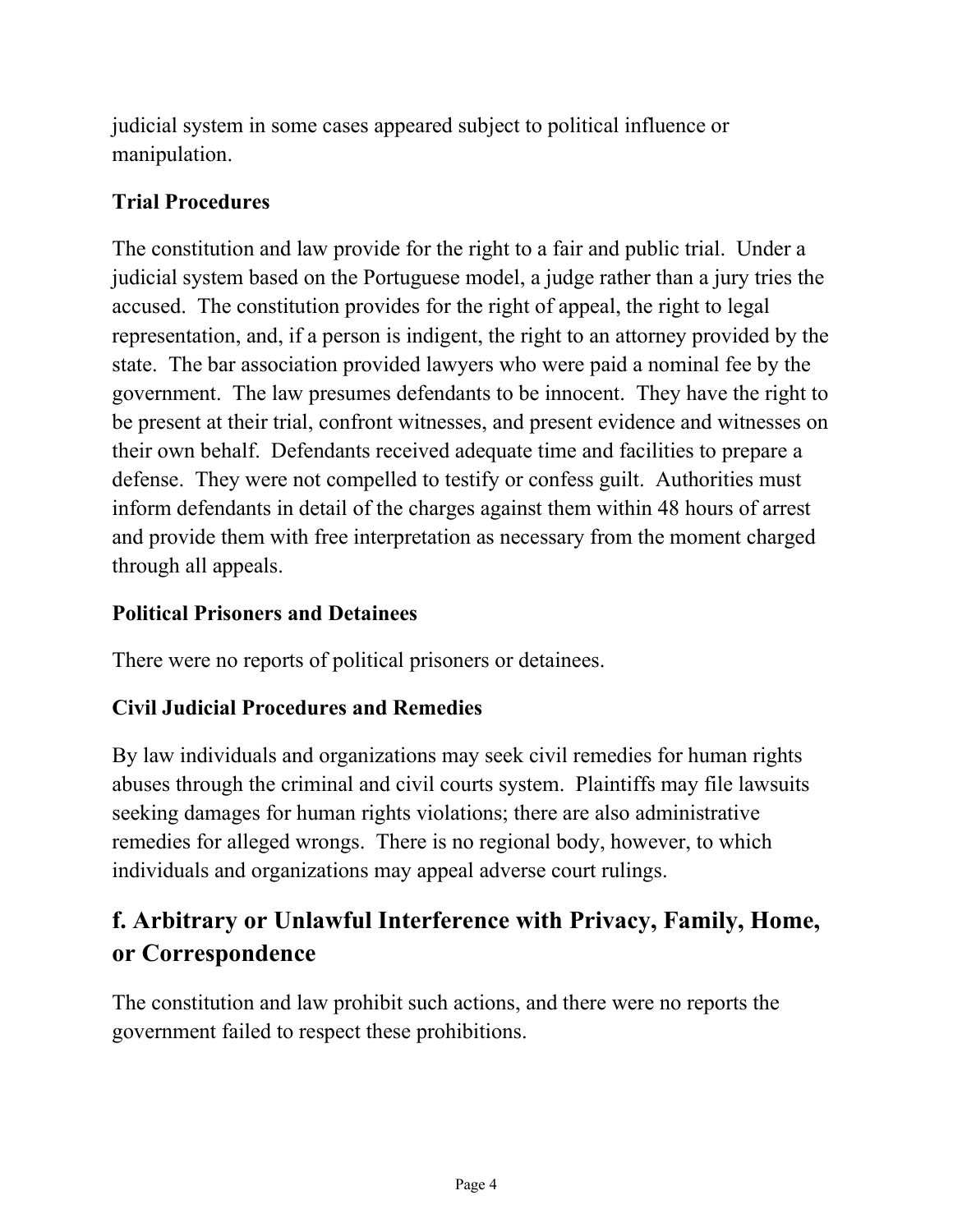## **Section 2. Respect for Civil Liberties**

### **a. Freedom of Expression, Including for Members of the Press and Other Media**

The constitution and law provide for freedom of expression, including for members of the press, and the government generally respected this right. A somewhat independent press and a functioning democratic political system combined to promote freedom of expression, although the press was occasionally susceptible to political influence and manipulation. The law grants all opposition parties access to state-run media, including a minimum of three minutes for each party per month on television. Some opposition leaders claimed newscasters did not always respect the minimum time, or the government edited content presented during that time.

**Freedom of Expression for Members of the Press and Other Media, Including Online Media:** Independent media remained underdeveloped and subject to pressure and manipulation. Private and government-owned radio and television stations broadcast throughout the country.

**Censorship or Content Restrictions:** Journalists claimed to need to practice selfcensorship, particularly at government-owned media entities, which were the country's most significant news sources. Private news sources also reported selfcensoring their work.

**Libel/Slander Laws:** Libel, slander, and blasphemy are treated as criminal offenses. There were no cases of persons being arrested for or charged with libel or slander during the year. While blasphemy cases were alleged during past years, they were dismissed due to insufficient evidence.

#### **Internet Freedom**

The government did not restrict or disrupt access to the internet or censor online content, and there were no reports the government monitored private online communications without appropriate legal authority. Internet access was widely available through smartphones and internet cafes in most urban areas and was slowly becoming more available in rural and remote areas.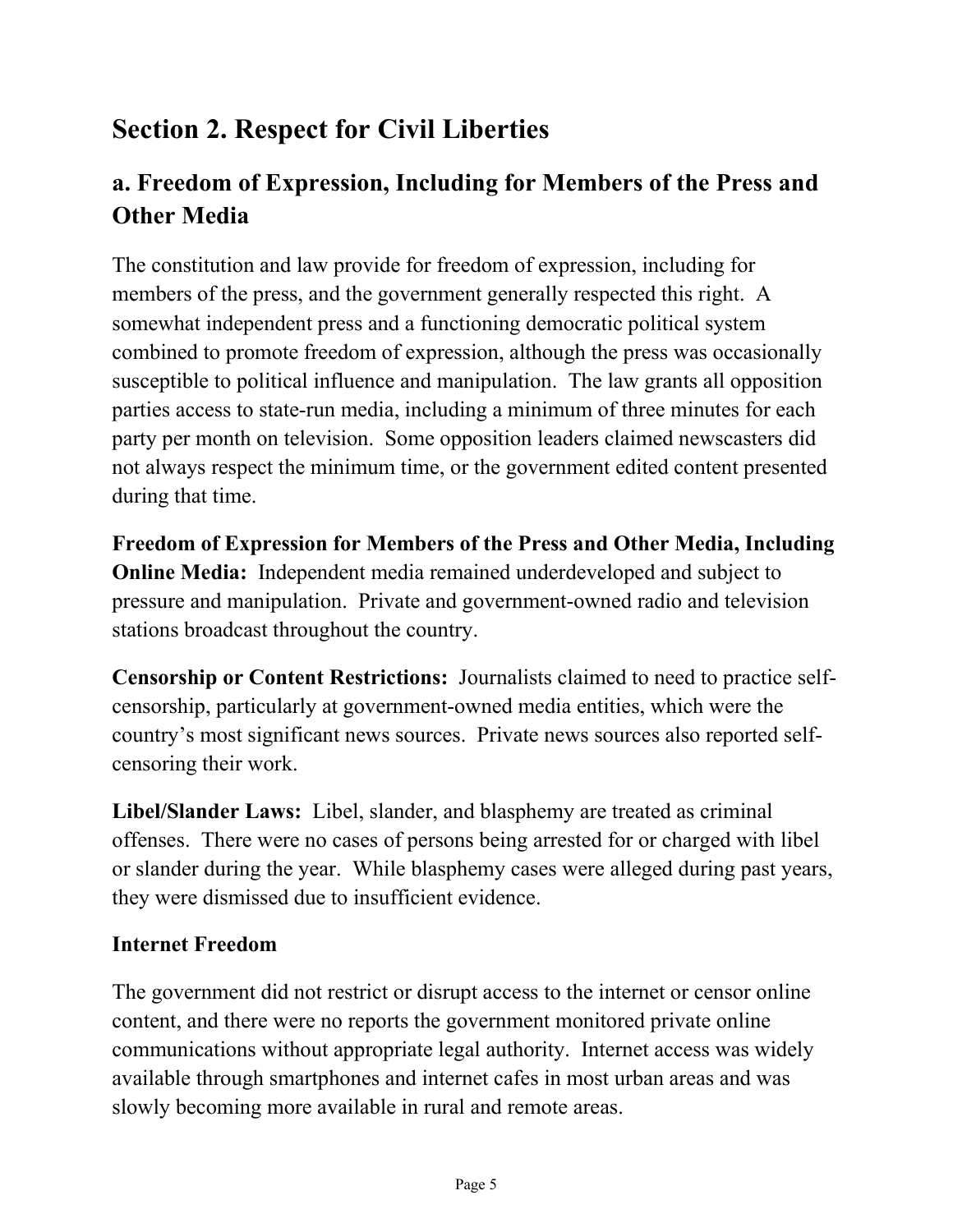#### **Academic Freedom and Cultural Events**

There were no government restrictions on academic freedom or cultural events.

#### **b. Freedoms of Peaceful Assembly and Association**

The constitution and law provide for the freedoms of peaceful assembly and association, and the government generally respected these rights.

#### **c. Freedom of Religion**

See the Department of State's *International Religious Freedom Report* at [https://www.state.gov/religiousfreedomreport/.](https://www.state.gov/religiousfreedomreport/)

#### **d. Freedom of Movement and the Right to Leave the Country**

The law provides for freedom of internal movement, foreign travel, emigration, and repatriation, and the government generally respected these rights.

#### **e. Status and Treatment of Internally Displaced Persons**

Not applicable.

#### **f. Protection of Refugees**

**Access to Asylum:** The law does not provide for the granting of asylum or refugee status, and the government has not established a system for providing protection to refugees. During the year there were no reports of refugee or asylum status requests.

### **Section 3. Freedom to Participate in the Political Process**

The law provides citizens the ability to choose their government in free and fair periodic elections held by secret ballot and based on universal and equal suffrage.

#### **Elections and Political Participation**

**Recent Elections:** On September 5, voters elected Carlos Manuel Vila Nova as president in the second round of voting. Despite alleged bribes of voters and errors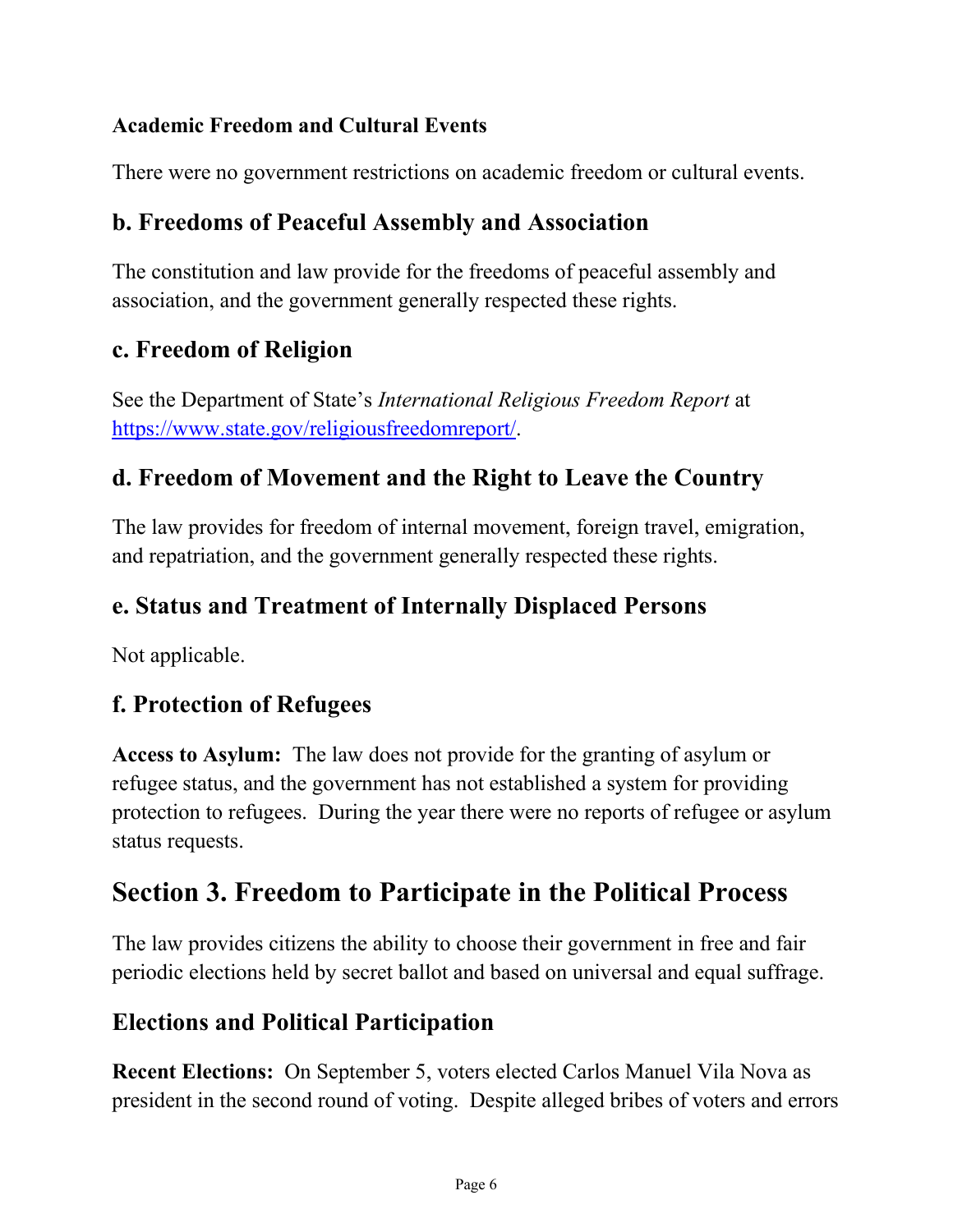in first-round election reporting by the national electoral commission in July that led to the second round, there were no incidents or allegations of fraud. The country held legislative elections in 2018, which were followed by a peaceful transfer of power to a coalition composed of four parties. International observers deemed both elections transparent, adequately organized, and generally free and fair.

**Participation of Women and Members of Minority Groups:** No laws limit the participation of women or members of minority groups in the political process, and they did participate. There were 14 women elected to the 55-member parliament, an increase of four over the previous legislative period. Cultural and social factors, however, limited women's political participation.

## **Section 4. Corruption and Lack of Transparency in Government**

The law provides criminal penalties for conviction of official corruption, but the government generally did not implement the law effectively. There were numerous reports of government corruption during the year.

**Corruption:** Officials sometimes engaged in corrupt practices with impunity. The government continued several investigations of corruption allegations against former high-ranking officials, although none were tried during the year. Many citizens viewed police as ineffective and corrupt and feared retaliation if they reported corrupt police.

## **Section 5. Governmental Posture Towards International and Nongovernmental Investigation of Alleged Abuses of Human Rights**

A small number of domestic human rights groups generally operated without government restriction, investigating and publishing their findings on human rights cases. Government officials were somewhat cooperative and responsive to their views.

**Government Human Rights Bodies:** The Human Rights Committee, under the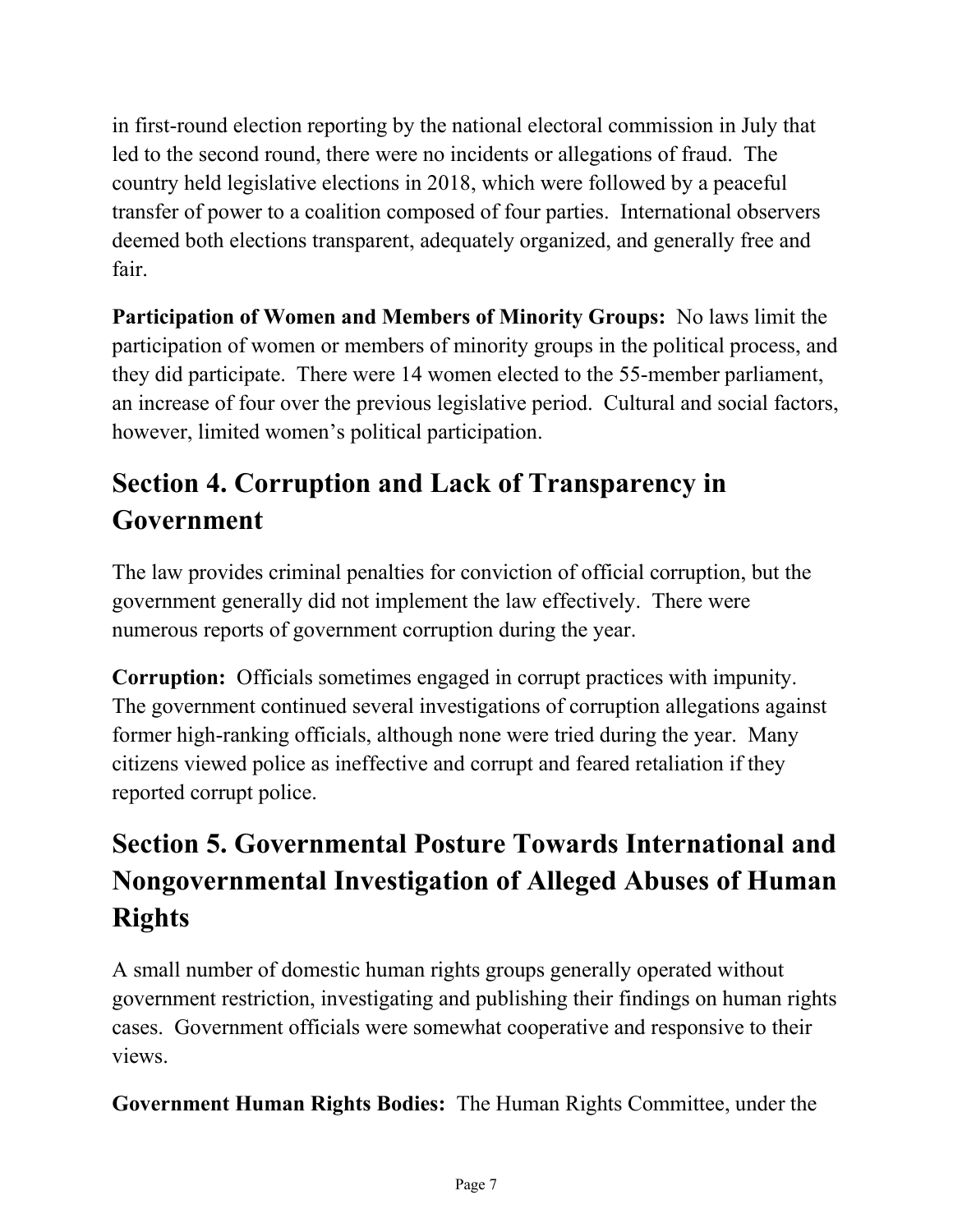Ministry of Justice and Human Rights, was moderately effective. This committee reported no human rights abuses during the year.

### **Section 6. Discrimination and Societal Abuses**

#### **Women**

**Rape and Domestic Violence:** Rape, including spousal rape, of men and women is illegal, and conviction is punishable by two to 12 years' imprisonment. The prosecution of rape occurred most often in cases in which there was evidence of violent assault, or the survivor was a minor. Judges imposed sentences of up to 25 years' imprisonment for conviction of rape if the victim died. The government did not enforce rape and domestic violence laws effectively, but international efforts focused attention on this issue.

There were widespread reports of domestic violence. According to a report by the Saotomean National Institute of Statistics, the Ministry of Health, and Inner City Fund Macro, approximately one-third of women experienced intimate-partner physical abuse, sexual violence, or both at least once in their lifetime. Although women have the right to legal recourse in cases of domestic violence, including against spouses, many were reluctant to take legal action because of the cost, a general lack of confidence in the legal system to address their concerns effectively, and fear of retaliation. Women often were uninformed of their legal rights. The law prescribes penalties ranging from imprisonment for three to eight years for conviction of domestic violence resulting in harm to the health of the victim to incarceration for eight to 25 years when such violence leads to loss of life. Although the number of reports was steadily increasing, there was no data on the number of prosecutions or convictions for domestic violence.

The Office of Women's Affairs, under the Prime Minister's Office, and UNICEF maintained a counseling center and small shelter with a hotline for domestic violence. In prior years the Gender Equality Institute within the Office of Women's Affairs conducted awareness workshops and seminars to educate women on their rights, but lockdowns due to the COVID-19 pandemic precluded these efforts during the year. There was an increase in police reports of gender-based violence against both women and girls during the COVID-19 lockdowns. The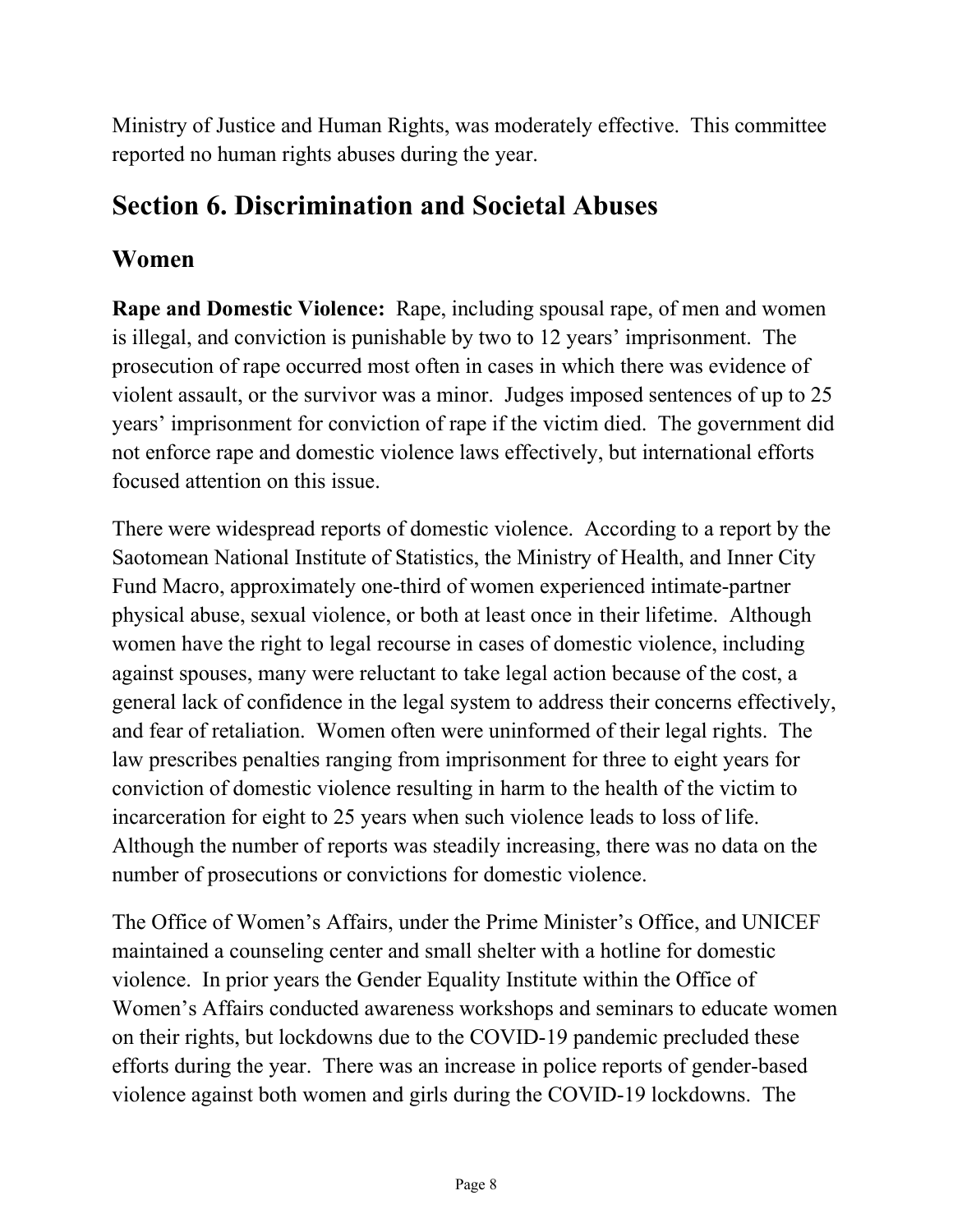institute also trained police, medical professionals, court officials, and lawyers on how to recognize and respond to cases of domestic abuse.

**Sexual Harassment:** While the law prohibits sexual harassment, it was endemic. During the year the director of National Radio was suspended for alleged sexual harassment committed against a female staff member at the workplace. Besides suspending the director, a note from the secretary of state for Social Communication announced the opening of an inquiry into the veracity of the accusations made by the staff.

In cases of sexual harassment that involved violence or threats, the law prescribes penalties for conviction of one to eight years' imprisonment. The maximum penalty for conviction in other cases of sexual harassment is three years' imprisonment. The government sometimes enforced the law.

**Reproductive Rights:** There were no reports of coerced abortion or involuntary sterilization on the part of government authorities.

The country has no law, regulation, or government policy that interferes with couples' or individuals' right to decide the number, spacing, and timing of their children.

The government encouraged the use of contraception and family planning, but sociocultural barriers affected the use of family planning. There were reports that some men prevented their partners from using contraceptives, sometimes through intimidation.

The country had seven healthcare centers, two of which were equipped to provide emergency obstetrical and neonatal care. These two centers served about 35 percent of the population. The UNFPA reinforced the capacity of 37 of the country's 38 health facilities to provide at least four modern contraceptive methods, as well as voluntary counseling and testing. The UNFPA supplied maternity wards with medicines and strengthened the capacity of 19 health centers to provide emergency obstetrical and neonatal care. The quality of health-care services improved, and logistics management information systems for health care also improved.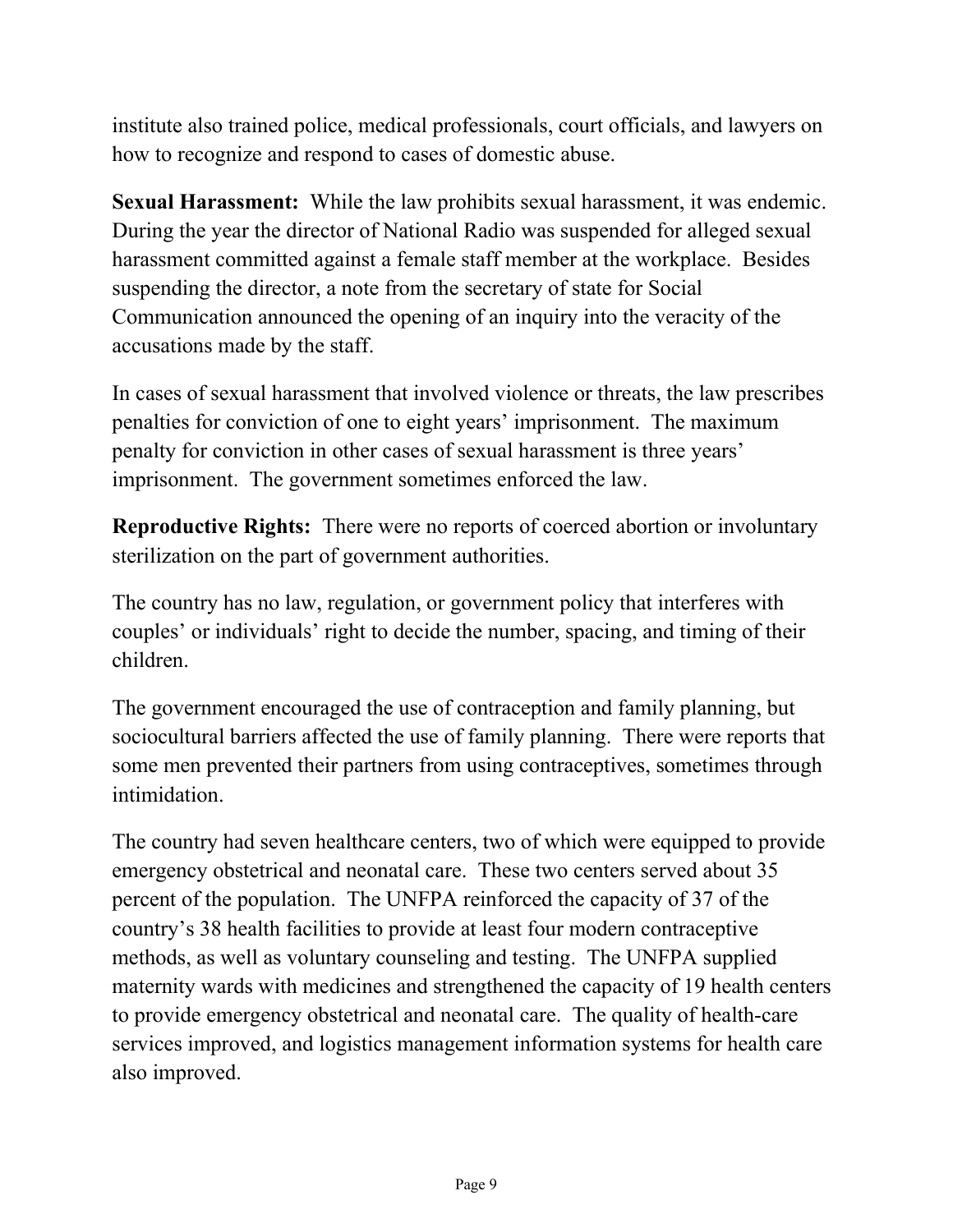According to a UNFPA report, several indicators related to child and maternal health improved. For example, 93 percent of births were attended by a health professional and 97 percent of health facilities provided maternal and child health services and family planning. Many family-planning needs, however, remained unmet and early pregnancy remained high at 27 percent.

There were no special health services for survivors of sexual violence; the central hospital and health center was able to provide these services. On March 27, the government repealed regulations prohibiting pregnant teenagers from attending high school with their peers.

**Discrimination:** The constitution and law provide for the same legal status and rights for women as for men, but they do not specifically recognize these rights as they pertain to the family, child custody, owning or managing businesses or property, nationality, or inheritance. Economic discrimination did not generally occur in the areas of credit or housing.

While many women had access to opportunities in education, business, and government, women – particularly older women and those living in rural areas – generally encountered significant societal discrimination. Traditional beliefs left women with most child-rearing responsibilities. Nevertheless, younger women increasingly had access to educational and professional opportunities compared with the older generation.

### **Systemic Racial or Ethnic Violence and Discrimination**

The country's constitution under Article 15 provides that all citizens are equal before the law, enjoy the same rights and are subject to the same duties, regardless of social origin, race, sex, political tendency, religious beliefs, or philosophical conviction. There were no reports of the government failing to enforce the law effectively.

#### **Children**

**Birth Registration:** Children acquire citizenship either through parents or by being born within the country. Either parent, if a citizen, may confer citizenship on a child born outside the country. By law children born in a hospital are registered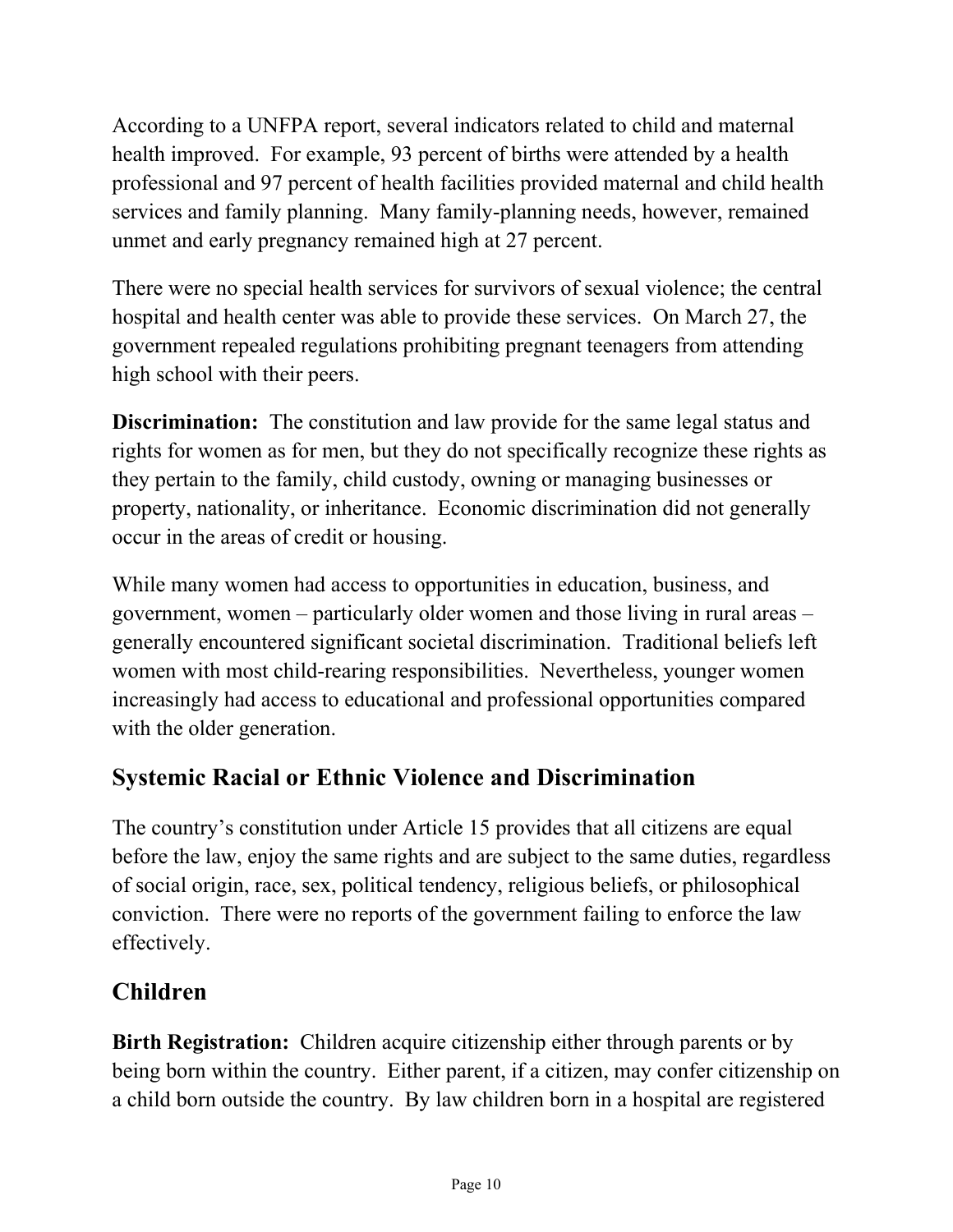on site. If not born in a hospital, the child must be registered at the nearest precinct office. Parents who fail to register a birth may be fined.

**Education:** In March the government repealed regulations prohibiting pregnant teenagers from attending high school with their peers (see Reproductive Rights, above).

**Child Abuse:** Mistreatment of children was not reported to be widespread; however, there were few protections for orphans and abandoned children. There were reports of child sexual abuse.

**Child, Early, and Forced Marriage:** The legal minimum age of marriage without parental consent is 18. With parental consent, girls may marry at age 14 and boys at age 16. According to UNICEF, 35 percent of girls are married before age 18 and 8 percent married before age 15.

**Sexual Exploitation of Children:** The law prohibits statutory rape and child pornography. The government also uses proscription of kidnapping or unlawful forced labor to enforce the law against sexual exploitation of children. The penalty for conviction of commercial sexual exploitation of minors younger than age 14 is two to 10 years' imprisonment, and the penalty for conviction of commercial sexual exploitation of minors between ages 14 and 18 is up to three years' imprisonment. The minimum age of consensual sex is 18, although societal norms only consider sex under age 14 to raise concerns of consent. In past years there were reports of children subjected to commercial sexual exploitation.

**Displaced Children:** The Ministry of Labor and Social Affairs operated a social services program that placed street children in three centers where they attended classes and received vocational training. Additionally, a World Bank program designed to keep street children in school disbursed money to their families for food and school supplies.

**International Child Abductions:** The country is not a party to the 1980 Hague Convention on the Civil Aspects of International Child Abduction. See the Department of State's *Annual Report on International Parental Child Abduction* at [https://travel.state.gov/content/travel/en/International-Parental-Child-](https://travel.state.gov/content/travel/en/International-Parental-Child-Abduction/for-providers/legal-reports-and-data/reported-cases.html)[Abduction/for-providers/legal-reports-and-data/reported-cases.html.](https://travel.state.gov/content/travel/en/International-Parental-Child-Abduction/for-providers/legal-reports-and-data/reported-cases.html)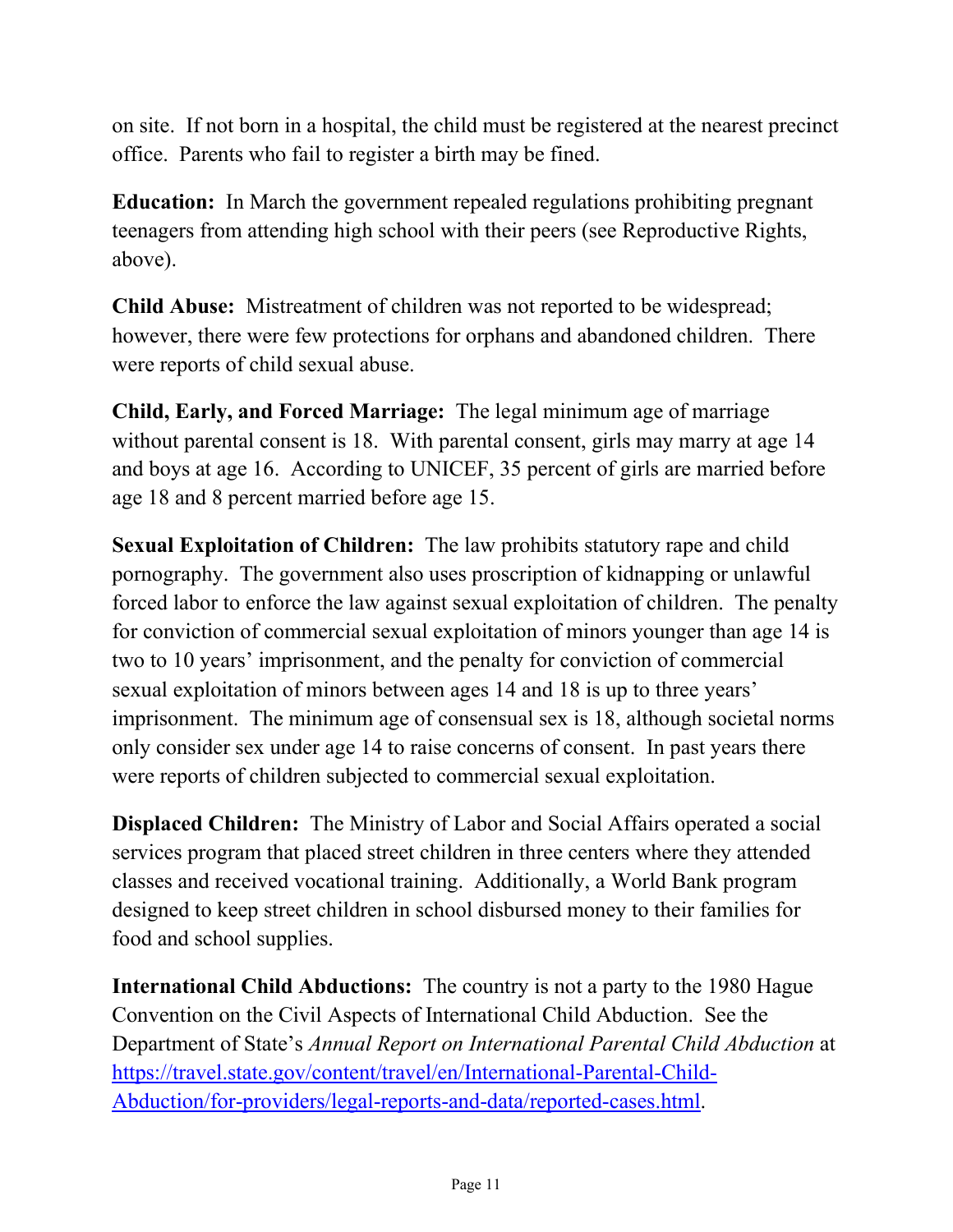### **Anti-Semitism**

There is no known Jewish community, and there were no reports of anti-Semitic acts.

### **Trafficking in Persons**

There were no confirmed reports during the year that Sao Tome and Principe was a source, destination, or transit country for victims of human trafficking.

### **Persons with Disabilities**

The law generally prohibits discrimination against persons with disabilities; however, it does not mandate access to most buildings, transportation, or other services for persons with disabilities. By law school buildings must be accessible to persons with disabilities, and renovations to bring schools into compliance were in progress during the year. Most children with disabilities attended the same schools as children without disabilities.

### **HIV and AIDS Social Stigma**

Communities and families stigmatized and shunned persons with HIV or AIDS. Nongovernmental organizations held awareness-raising campaigns and interventions with employers to address discrimination against employees with HIV or AIDS.

### **Acts of Violence, Criminalization, and Other Abuses Based on Sexual Orientation and Gender Identity**

The law does not criminalize consensual same-sex sexual conduct. Antidiscrimination laws do not explicitly extend protections to lesbian, gay, bisexual, transgender, queer, and intersex (LGBTQI+) persons based on their sexual orientation, gender identity, or sex characteristics. There were occasional reports of societal discrimination, primarily rejection by family and friends, based on an individual's LGBTQI+ status. While there were no official impediments, LGBTQI+ organizations did not exist.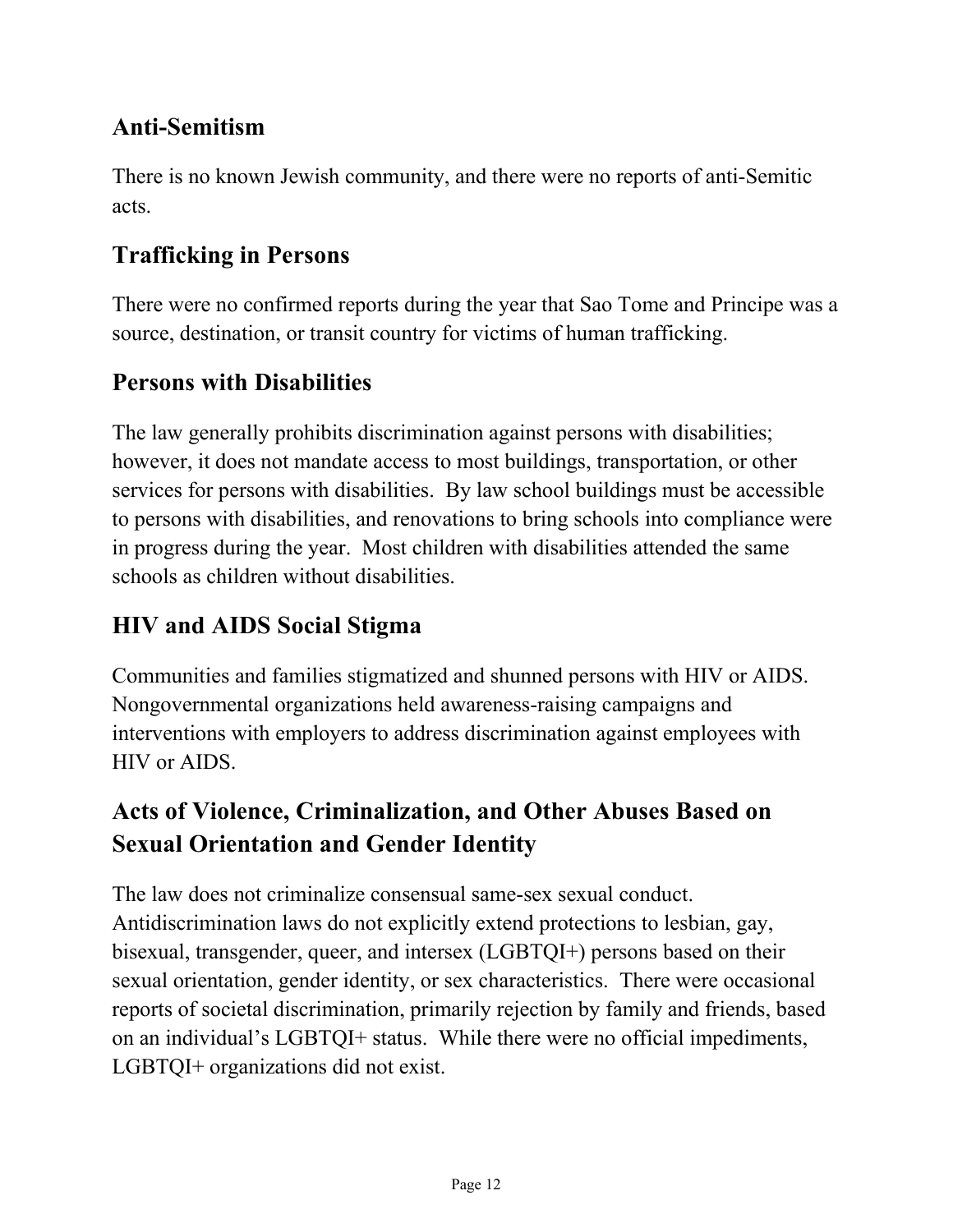#### **Other Societal Violence or Discrimination**

In 2020 the Order of Doctors called on the government to investigate the beatings of doctors and nurses at health centers, including a nurse named Cristiano Pedroso, in front of the central Sao Tome hospital, Ayres de Menezes. In September 2020 Pedroso died of cardiac arrest after being beaten by the relative of a patient. The government has not released any reports or confirmation of the investigation.

## **Section 7. Worker Rights**

### **a. Freedom of Association and the Right to Collective Bargaining**

The law provides for the right of workers to form and join independent unions, bargain collectively, and conduct legal strikes. While the law recognizes the right to collective bargaining, there are no regulations governing this right. The law does not prohibit antiunion discrimination or acts of interference committed by employers against trade unions. While the law provides for the right to strike, including by government employees and other essential workers, this right is strictly regulated.

The provisions regulating strikes require agreement by a majority of workers before a strike may be called, and replacement workers may be hired without consultation with trade unions to perform essential services if an enterprise is threatened by a strike. The law provides a list of specific minimum or essential services. In the event of disagreement in determining what constitutes a "minimum service," the employer and the workers' union arrive at a decision on a case-by-case basis through direct negotiations. If agreement is not reached through negotiation, the decision is made by an arbitration tribunal appointed by the Minister of Labor. The law also requires compulsory arbitration before striking for certain services, including postal, banking, and loan services. The law prohibits retaliation against strikers and requires reinstatement of workers fired for legal union activity.

The government did not effectively enforce the law. There were no collective bargaining agreements in the country and no reported attempts by unions or workers to negotiate collective agreements during the year. Both the government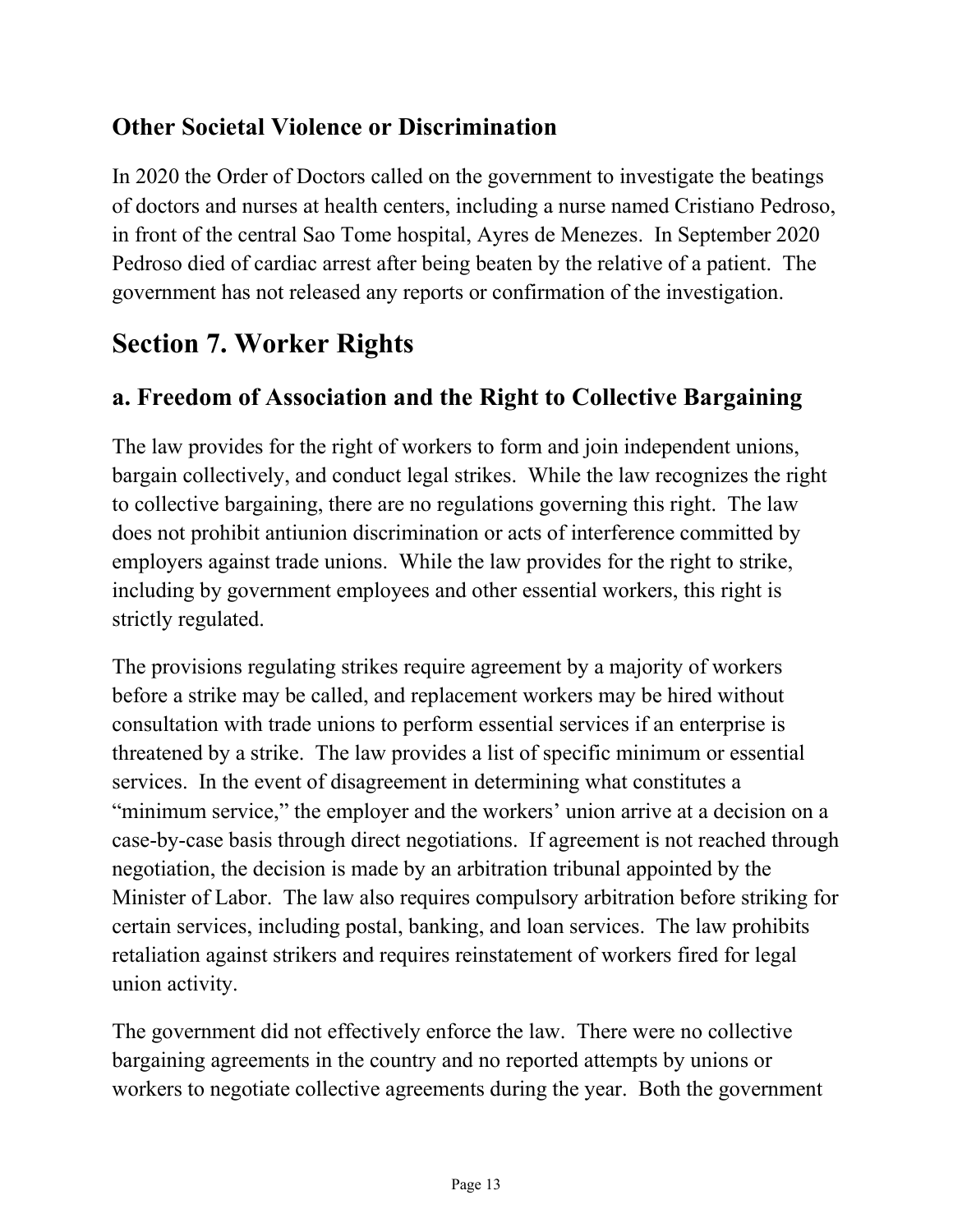and employers generally respected freedom of association. Worker organizations were restricted in some sectors, namely the military and police forces, but generally were independent of government and political parties. The penalties were commensurate with those for other similar violations. The lack of penalties for acts of antiunion discrimination or acts of interference against trade union organizations reportedly contributed to discrimination.

Workers' collective bargaining rights remained relatively weak due to the government's role as the principal employer in the formal wage sector and key interlocutor for organized labor on all work-related matters, including union rights and restrictions. The two labor unions, the General Union of Workers of Sao Tome and Principe and the National Organization of Workers of Sao Tome and Principe, negotiated with the government on behalf of their members as needed.

### **b. Prohibition of Forced or Compulsory Labor**

The law prohibits all forms of forced or compulsory labor, including by children. The government did not effectively enforce the law. Criminal penalties were commensurate with other serious crimes. However, inspection was insufficient to enforce compliance, especially in the large informal sector. There were no reports of forced or compulsory labor.

### **c. Prohibition of Child Labor and Minimum Age for Employment**

The law prohibits all the worst forms of child labor. The law protects children from exploitation in the formal sector. The minimum employment age is 18 for full-time work and 14 for nonhazardous work. The law includes a list of hazardous work prohibited for children, encompassing 11 occupational categories, such as fishing, carpentry, construction, and street vending. Some minors younger than 14 performed hazardous agricultural work on family-owned farms, where they worked alongside their family members. Many children up to 18 worked in family-owned businesses.

The Ministry of Labor and Social Affairs and the Ministry of Justice, Public Administration, and Human Rights are responsible for enforcing child labor laws. The government did not effectively enforce the law in all sectors. Child labor is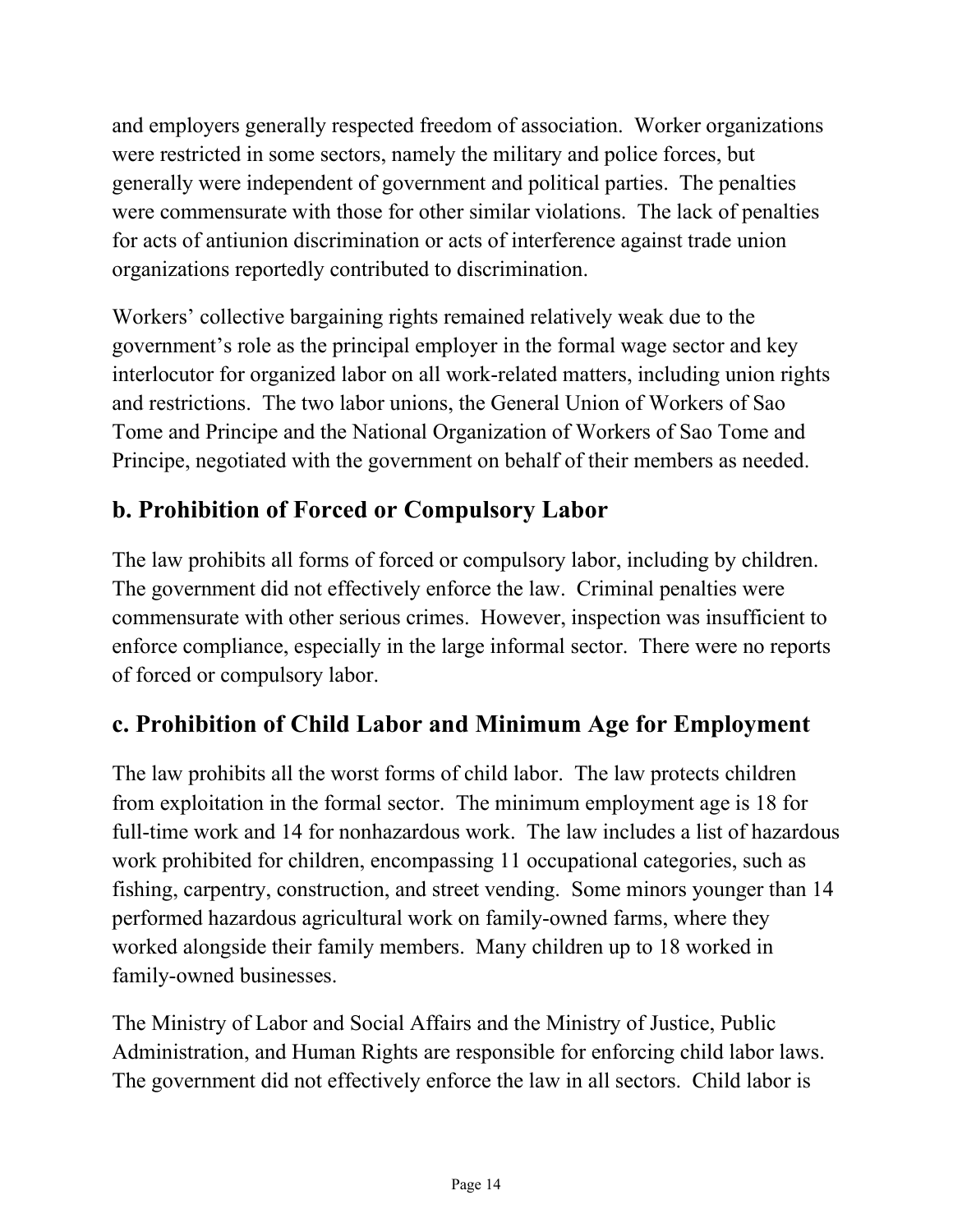punishable by three to 10 years' imprisonment. This is commensurate with penalties for other serious crimes. Protections against child labor did not apply in the informal sector. Inspection was insufficient to enforce compliance.

The Ministry of Education mandates compulsory school attendance through the ninth grade, and the government granted some assistance to several thousand lowincome families to keep their children in school.

Employers in the formal wage sector generally respected the legally mandated minimum employment age. Exceptions included apprentice-type work such as car repair and carpentry; some employers abused this status. Children worked in informal commerce, including street hawking. Children also commonly performed agricultural and domestic activities such as washing clothes or childcare to help their parents, which is not prohibited under the law. In past years, there were reports of children subjected to commercial sexual exploitation (see section 6).

Also see the Department of Labor's *Findings on the Worst Forms of Child Labor* at [https://www.dol.gov/agencies/ilab/resources/reports/child-labor/findings.](https://www.dol.gov/agencies/ilab/resources/reports/child-labor/findings)

#### **d. Discrimination with Respect to Employment and Occupation**

The law prohibits discrimination in employment and occupation based on race, sex, and religious belief. Additionally, the constitution prohibits all forms of discrimination based on political affiliation, social origin, and philosophical conviction.

The government did not effectively enforce the law, and societal discrimination against women affected their wages and employment prospects, although the situation improved recently. Employment discrimination occurred with respect to sexual orientation, disability, and gender identity despite being prohibited by law. Penalties were not commensurate with those for similar violations, and inspection was insufficient to enforce compliance, especially in the large informal sector.

The law does not distinguish between migrant workers and citizens in terms of protections, wages, and working conditions.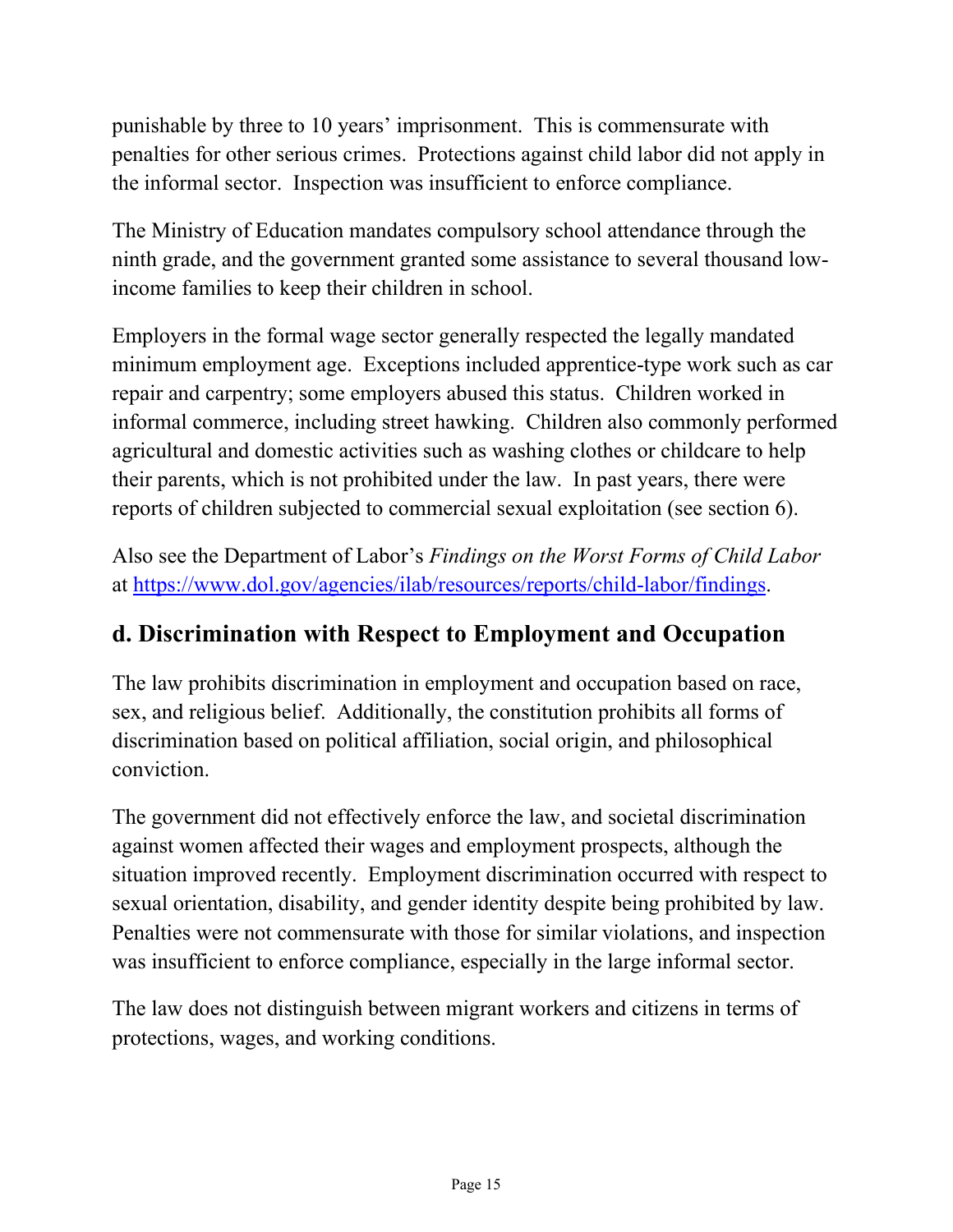#### **e. Acceptable Conditions of Work**

**Wage and Hour Laws:** The minimum wage for public employees was above the poverty line. There is a minimum wage in the private sector that varies by sector and was above the poverty line. The legal workweek is 40 hours, with 48 consecutive hours per week mandated for rest. According to the law, workers earn 22 days of annual leave per year. Shopkeepers who wish to keep their stores open more than 40 hours a week may ask for an exception, which, if granted requires them to pay their workers overtime or have them work in shifts. The law provides for compensation for overtime work and prescribes appropriate occupational safety and health (OSH) standards that apply to all sectors. The law specifies occupations in which civil servants may work second jobs, which was a common practice in several sectors.

**Occupational Safety and Health:** The Ministry of Justice, Public Administration, and Human Rights, and the Ministry of Labor and Social Affairs are responsible for enforcement of appropriate OSH standards and for identifying unsafe situations. The government did not effectively enforce the law. Ministry of Labor inspectors have the authority to conduct unannounced inspections and initiate sanctions but were insufficient in number and training to enforce compliance. Penalties were not commensurate with those for similar violations. Inspectors lacked the necessary financial and human resources, as well as basic equipment, to conduct regular inspections.

By law workers may remove themselves from situations that endanger health or safety without jeopardy to their employment, but authorities had limited capacity to enforce this right. As the largest employer, the government set the standards on hours of work, and it effectively enforced OSH standards in the public sector. Laws do not cover the informal sector. Working conditions on many of the largely family-owned cocoa farms were unregulated and harsh, with long hours for workers and exposure to the elements and hazardous conditions. Salaries depend heavily on the international price of cocoa. Cooperatives supported farmers during times of low international cocoa prices.

In construction, few workers were outfitted with appropriate personal protective equipment (boots, helmet, or gloves). In the fishing sector, many workers did not